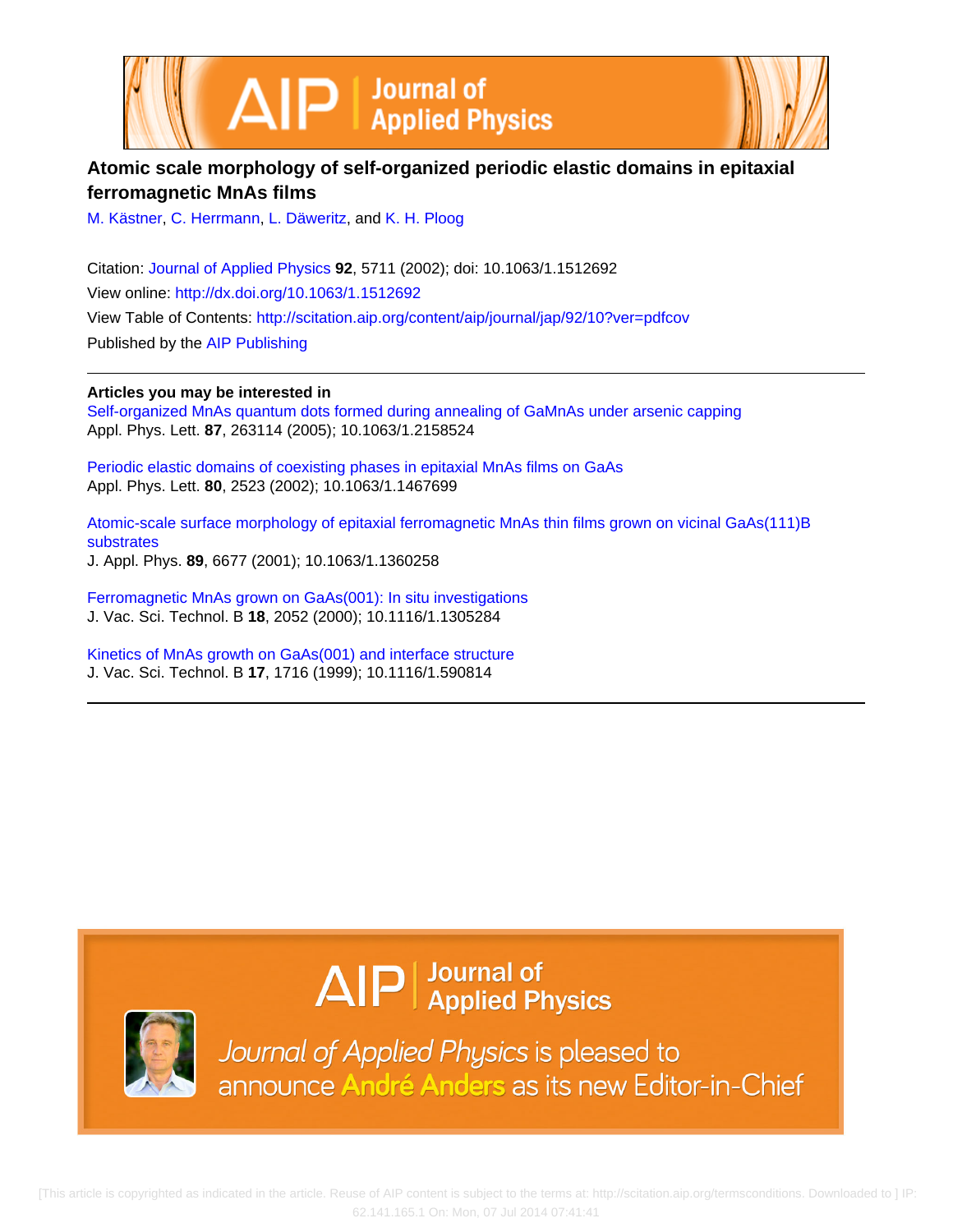# **Atomic scale morphology of self-organized periodic elastic domains in epitaxial ferromagnetic MnAs films**

M. Kästner,<sup>a)</sup> C. Herrmann, L. Däweritz, and K. H. Ploog *Paul-Drude-Institut fu¨r Festko¨rperelektronik, Hausvogteiplatz 5*–*7, D-10117 Berlin, Germany*

(Received 20 June 2002; accepted 12 August 2002)

The surface of epitaxial MnAs layers grown on  $GaAs(001)$  substrates by molecular beam epitaxy is studied by atomic force microscopy and scanning tunneling microscopy (STM). A periodic array of alternating ridges and grooves is observed. The periodicity ranges from 200 to 900 nm and increases with increasing layer thickness. The terrace-step morphology and the surface reconstruction on the ridges and in the grooves are imaged by STM. It is found that both are independent from the ridge-groove structure, supporting the idea that the formation of the ridge-groove structure is due to elastic distortion of the film during cooling after growth. © *2002 American Institute of Physics.*  $[DOI: 10.1063/1.1512692]$ 

### **INTRODUCTION**

MnAs layers epitaxially grown on  $GaAs(001)$  may separate into two distinct phases.<sup>1,2</sup> This behavior is particularly intriguing because one phase is ferromagnetic, while the other is paramagnetic. The two phases arrange in a regular pattern, and thus heteroepitaxial growth of MnAs provides an easy and inexpensive way of fabricating magnetic nanostrucures on GaAs.

For bulk MnAs only one phase exists at a given temperature. In strained films, however, the hexagonal ferromagnetic  $\alpha$  phase and the orthorhombic paramagnetic  $\beta$  phase coexist near the temperature of the bulk phase transition at  $\sim$  40 °C.<sup>1</sup> The phase composition depends on temperature: In the coexistence region the fraction of  $\beta$ -MnAs increases almost linearly with increasing temperature, until finally the film consists completely of  $\beta$ -MnAs (above roughly 45 °C).<sup>1</sup> A selforganization mechanism separates the coexisting phases into a periodic array of stripes along the  $MnAs[0001]$ direction. $2^{-4}$  The explanation of this mechanism is based on the elastic strain and on the difference in lattice constants of  $\alpha$  and  $\beta$  phase. The requirement that the elastic energy is minimized at equilibrium determines the fraction of  $\beta$ -MnAs in the film and the size of the elastic domains. Model calculations predict that the periodicity of the stripe array scales linearly with the thickness of the MnAs layer. $3$  Magnetic force microscopy reveals that the stripes indeed have different magnetic properties.<sup>2</sup> Atomic force microscopy  $(AFM)^2$ and temperature dependent scanning probe microscopy<sup>4</sup> show a periodic height modulation of the morphology, with a periodicity that changes as the amount of the  $\beta$  phase in the film changes with temperature. Thus, there is a large amount of experimental evidence supporting the elastic model. However, direct images of the stripe structure with atomic scale resolution are still lacking. Scanning tunneling microscopy (STM) is an ideal tool to fill this gap.

Here we present AFM and STM images of the stripe structure of epitaxially grown MnAs films on  $GaAs(001)$ . The images show that the terrace-step-morphology is independent of the stripes. This provides additional evidence that the stripe pattern is due to elastic distortion during cooling after growth of the film, rather than due to kinetic effects during growth.

#### **EXPERIMENT**

The MnAs layers were grown by molecular beam epitaxy  $(MBE)$  on commercially available epiready  $GaAs(001)$ substrates using an MBE system as described previously.<sup>5</sup> MnAs layers were grown on a 100 nm GaAs buffer layer. Substrates and buffer layers were Si doped because conductive samples are necessary to permit STM imaging. MnAs is already conductive $<sup>6</sup>$  because it is a semimetal. MnAs films</sup> were grown at substrate temperatures ranging from 200 to 250 °C with a rate of 20 nm/h and an  $As<sub>4</sub>$ /Mn beam equivalent pressure ratio of 250. The temperature was measured by a thermocouple and the cell fluxes were calibrated by reflection high energy electron diffraction intensity oscillations.<sup>7,8</sup>

For STM investigations we employed a rapid thermal quenching once the growth stoped, in order to conserve the growth morphology during cooling. All impinging fluxes and the substrate heater were switched off, and the sample was quickly removed from the growth chamber, usually within less than 1 min. Then the sample was transferred through ultrahigh vaccum (UHV) to the STM chamber. STM images were taken in UHV using a standard Park VP2 STM.

For the AFM images shown here cooling was performed such that the highest possible uniformity of the stripe structure was achieved. In this case, we cooled the samples to 200 °C at a cooling rate of 20 °C/min and then continued at a rate of  $1 \degree C$ /min down to room temperature, thus passing the phase transition (around  $40^{\circ}$ C) at a very low cooling rate. AFM images were taken *ex situ* in ambient air. Finally, the MnAs layer thickness was routinely measured by scanning electron microscopy of the sample cross section.

 [This article is copyrighted as indicated in the article. Reuse of AIP content is subject to the terms at: http://scitation.aip.org/termsconditions. Downloaded to ] IP: 62.141.165.1 On: Mon, 07 Jul 2014 07:41:41

a)Author to whom correspondence should be addressed; electronic mail: kaestner@pdi-berlin.de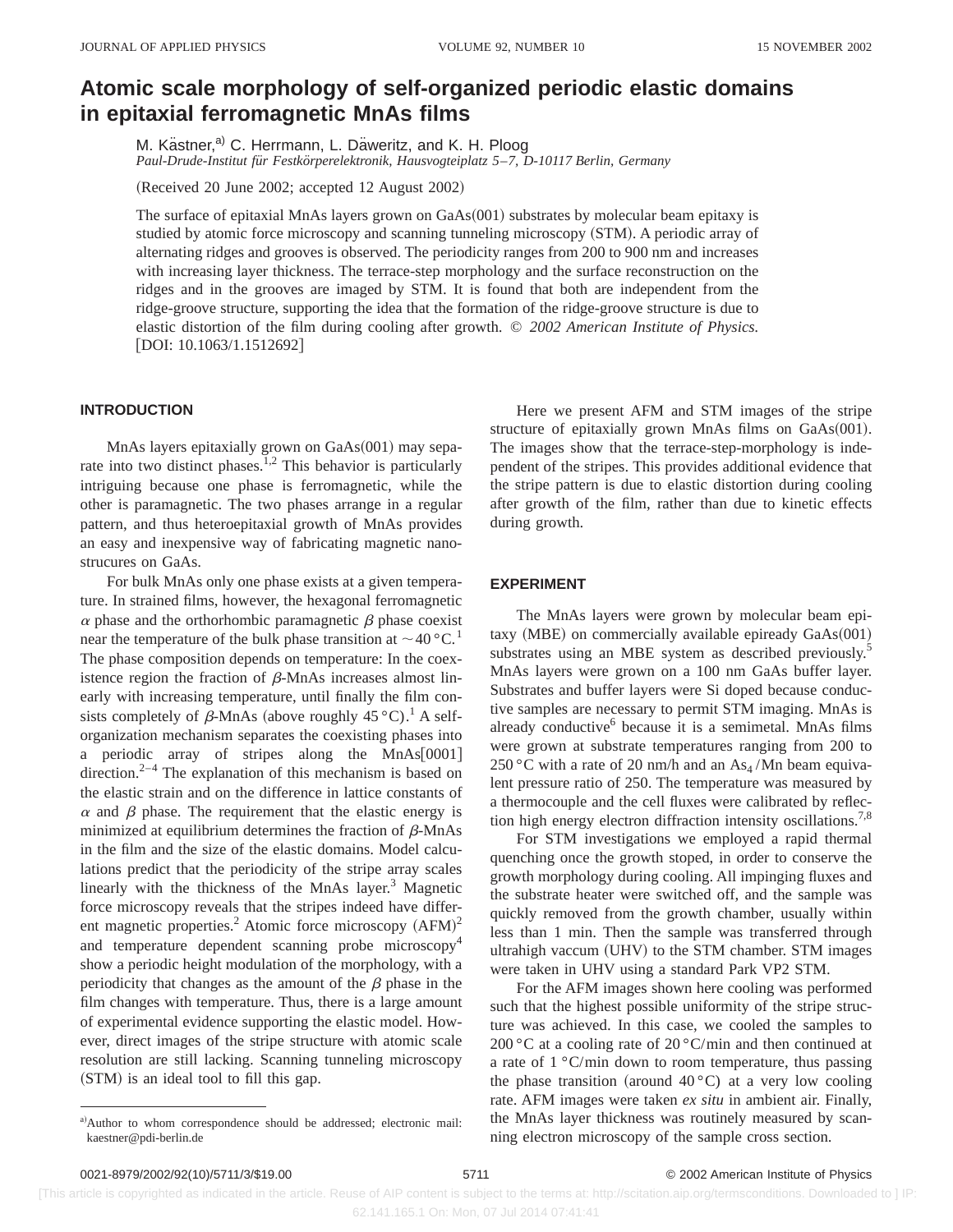

FIG. 1. AFM images of MnAs layers grown at 250 °C, with a layer thickness of: (a) 130 nm and (b) 95 nm. The periodic height modulation is due to a coexistence of  $\alpha$ -MnAs (bright) and  $\beta$ -MnAs (dark) in the strained film.

## **RESULTS AND DISCUSSION**

Figure  $1(a)$  shows an AFM image of a 130 nm thick MnAs layer grown at  $250^{\circ}$ C. A line scan showing the crosssectional profile of the layer is also included. A periodic array of ridges and grooves is visible, the direction of the grooves being along the  $MnAs[0001]$  direction (for a description of the epitaxial relationship between MnAs and GaAs see, e.g., Refs.  $9-12$ ). The amplitude of the height modulation is 80 Å and the periodicity is 880 nm. Because  $\alpha$ -MnAs has the larger lattice constant perpendicular to the film, the ridges in this structure consist of hexagonal  $\alpha$ -MnAs, and the grooves consist of orthorhombic  $\beta$ -MnAs. The same structure is observed in thinner MnAs layers, but the periodicity and amplitude of the modulation are reduced. Figure 1(b) shows an AFM image of a 95 nm thick MnAs layer. The amplitude of the height modulation is 50 Å and the periodicity is 400 nm. The elongated features perpendicular to the grooves are due to a small-scale morphology which is not resolved in detail by AFM. In Fig. 2 the periodicity of the ridge-groove structure is plotted as a function of the MnAs layer thickness. The increase of the periodicity with increasing layer thickness is evident.

Figure  $3(a)$  shows a STM image of a 130 nm thick MnAs layer grown at 250 °C. The dark region running from the upper left corner of the image downwards to the right is a groove consisting of  $\beta$ -MnAs. Monolayer steps are also resolved in the image, but the contrast is dominated by the strong height modulation due to the ridge-groove structure. Figure  $3(b)$  shows the same raw data again after different image processing. The long wavelength undulations of the ridge-groove structure are removed by a suitable background subtraction procedure. The terrace-step-morphology remains



FIG. 2. Periodicity of the ridge-groove structure as a function of the thickness of the MnAs layer.



FIG. 3. STM image of a 130 nm thick MnAs film grown at  $250^{\circ}$ C. (a) The bright region is  $\alpha$ -MnAs, the dark region is  $\beta$ -MnAs. Monolayer steps are also resolved.  $(b)$  Same raw data as in  $(a)$ , after removal of long wavelength undulations by image-processing for a better display of the step morphology.

and is more clearly visible. Steps are predominantly straight and run along the  $[0001]$  and  $[2110]$  directions of MnAs, but some rounded step segments are also present. This finding indicates that the growth temperature was high enough to permit the formation of kinks to some extent. A large number of small rectangular islands is observed on the terraces. This observation shows that the temperature is yet not sufficiently high for step flow growth to take place. Comparison of Figs.  $3(a)$  and  $3(b)$  shows that the step morphology is uniform everywhere in the image, in particular it is identical for ridges and grooves. Thus, the growth morphology is independent of the ridge-groove structure. The image shows that the ridge-groove structure is superimposed on the terracestep morphology, and the surface including its stepmorphology is buckled as a whole. In fact, this is what we would expect from the previously mentioned elastic model.<sup>1</sup> The step morphology forms during growth at elevated temperature, when the film consists of pure  $\beta$ -MnAs.<sup>1</sup> On the other hand, the ridge groove structure evolves during cooling when the  $\alpha$ -phase forms (around 40 °C). Changes in the step morphology are then no longer possible because this temperature is too low for significant mass transport by diffusion. The terrace-step-morphology should thus be independent from the ridge-groove structure, just as observed.

For comparison, Fig. 4 shows STM images of a 130 nm



FIG. 4. STM image of a 130 nm thick MnAs film grown at  $200 °C$ . (a) and ~c! show images of different portions of the surface of the same film. The roughness is increased (cf. Fig. 3) and bunching of steps along the  $[0001]$ direction leads to characteristic features as shown in the magnified parts in  $(b)$  and  $(d)$ .

 [This article is copyrighted as indicated in the article. Reuse of AIP content is subject to the terms at: http://scitation.aip.org/termsconditions. Downloaded to ] IP: 62.141.165.1 On: Mon, 07 Jul 2014 07:41:41